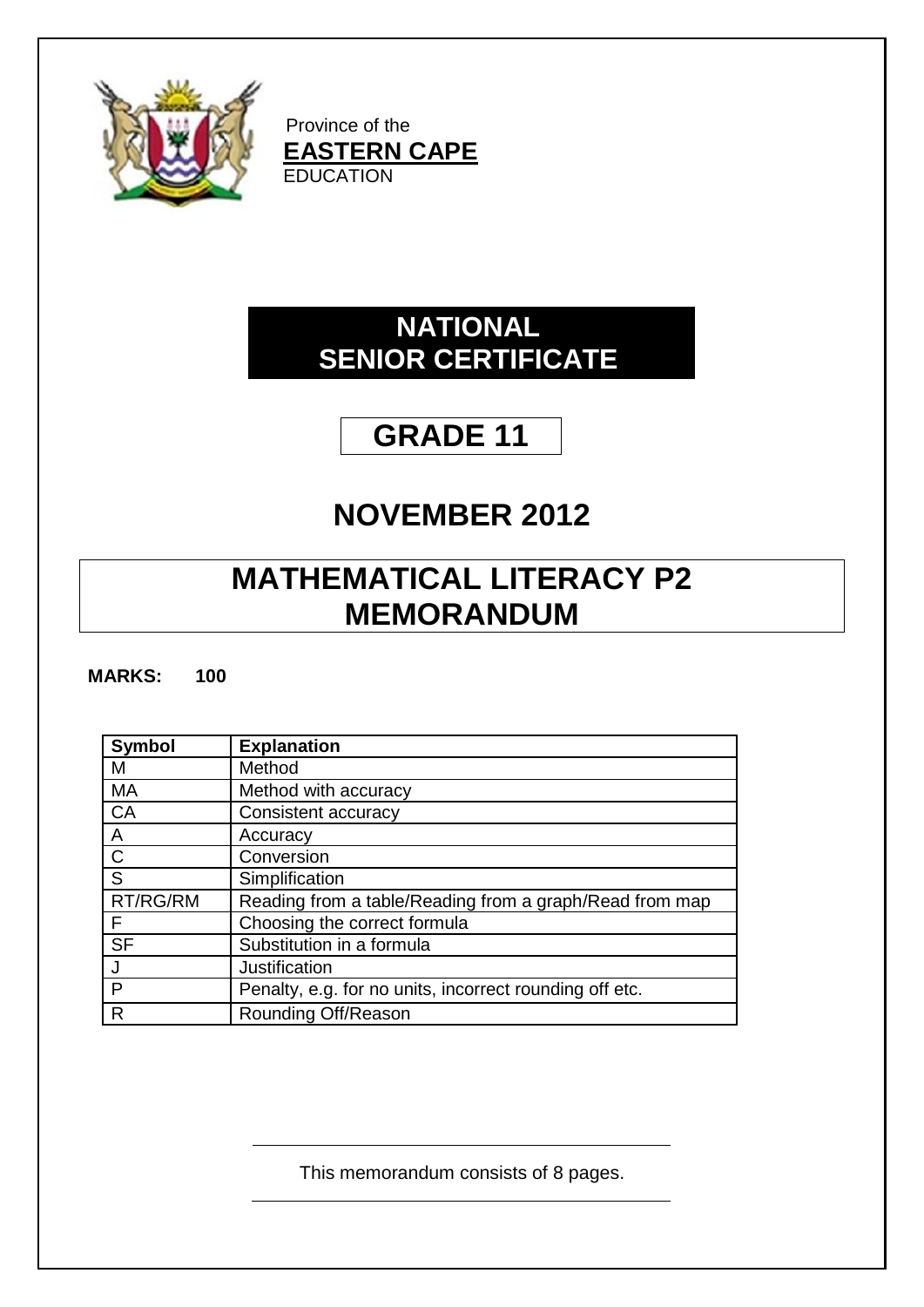| <b>QUESTION 1</b>                      |       |                                                                                                                                                                                                                                                                                                                         |     |                                                                              |
|----------------------------------------|-------|-------------------------------------------------------------------------------------------------------------------------------------------------------------------------------------------------------------------------------------------------------------------------------------------------------------------------|-----|------------------------------------------------------------------------------|
|                                        |       |                                                                                                                                                                                                                                                                                                                         |     |                                                                              |
| 1.1<br>LO <sub>3</sub>                 |       |                                                                                                                                                                                                                                                                                                                         |     |                                                                              |
| AS<br>11.3.2                           | 1.1.1 | $tsp = \frac{15}{5}$<br><b>OR</b><br>1 $tsp = 5 ml$<br>1 tbsp = $15 ml$<br>$=$ 3 tsp x 2 $\checkmark$<br>$= 6$ tsp $\checkmark$<br>15 $ml = 3$ tsp $\checkmark$<br>Therefore 30 $ml = 3$ tsp x 2 $\checkmark$<br>$= 6$ tsp $\checkmark$                                                                                 | (3) | 1: $C$ ( <i>ml</i> to<br>tsp)<br>1: $M(x2)$<br>1: A                          |
|                                        |       |                                                                                                                                                                                                                                                                                                                         |     |                                                                              |
| L <sub>03</sub><br>AS<br>11.3.2        | 1.1.2 | 1 can = 4 people<br>20 people $\checkmark$<br>4 people<br>$= 5 \checkmark$<br>Therefore to serve 20 people, 5 cans of naartijes will be<br>used.                                                                                                                                                                        | (2) | 1:M $(20/4)$<br>1: A                                                         |
|                                        |       |                                                                                                                                                                                                                                                                                                                         |     |                                                                              |
| LO <sub>3</sub><br>AS<br>11.3.2        | 1.1.3 | $^{\circ}$ F = $^{\circ}$ C x 1,8 + 32<br>$= 220^{\circ} \times 1.8 + 32$ $\checkmark$<br>$= 396^{\circ}$ $\checkmark$ + 32<br>$= 428^{\circ}$ $\checkmark$<br>$400^{\circ} \neq 430^{\circ}$<br>No, Gretchen did not set the oven's temperature in <sup>o</sup> C<br>Correctly. $\checkmark$                           | (4) | 1:SF<br>1:S<br>1: A<br>1:R                                                   |
|                                        |       |                                                                                                                                                                                                                                                                                                                         |     |                                                                              |
| 1.2<br>LO <sub>3</sub><br>AS<br>11.3.2 |       | 1 lb (pound) 2 oz (ounce) Ostrich Fillet<br>1 $lb = 0,45359$ kg<br>1 $oz = 0,0625$ lb<br>0,0625 lb x 0,45359 = 0,028349375 kg $\checkmark$ x 2 $\checkmark$<br>$= 0.05669875$ kg<br>Kilograms of ostrich fillet = $1 lb + 2 oz$<br>$= 0,45359 kg + 0,05669875 kg$<br>$= 0,51028875$ kg $\checkmark$<br>$= 0.5 \, kg \,$ | (5) | 1: $C$ ( <i>lb</i> to<br>kg)<br>1: $M (x2)$<br>1: M<br>1: A<br>1:R           |
| 1.3<br>LO <sub>3</sub><br>AS<br>11.3.1 |       | Volume = $\pi r^2 h$<br>$= 3,14 \times 11$ cm x 11 cm x 9 cm $\sqrt{ }$<br>= 3 419,46 cm <sup>3</sup> $\checkmark$<br>If 1 000 $\text{cm}^3$ = 1/then<br>$3419,46$ cm <sup>3</sup> / <sub>1000</sub> = 3,4 l $\checkmark$<br>Yes, the casserole dish will be big enough to transfer the<br>cooked meal. √               | (5) | 1: A<br>(radius)<br>1:SF<br>1: A<br>1:C (cm <sup>3</sup> to<br>$\eta$<br>1:J |
| 1.4                                    |       |                                                                                                                                                                                                                                                                                                                         |     |                                                                              |
| LO1<br>AS<br>11.1.1                    | 1.4.1 | 500 g = $\frac{1}{2}$ kg<br>$\frac{1}{2}$ x R67 = R33,50 $\checkmark$                                                                                                                                                                                                                                                   | (1) | 1:A                                                                          |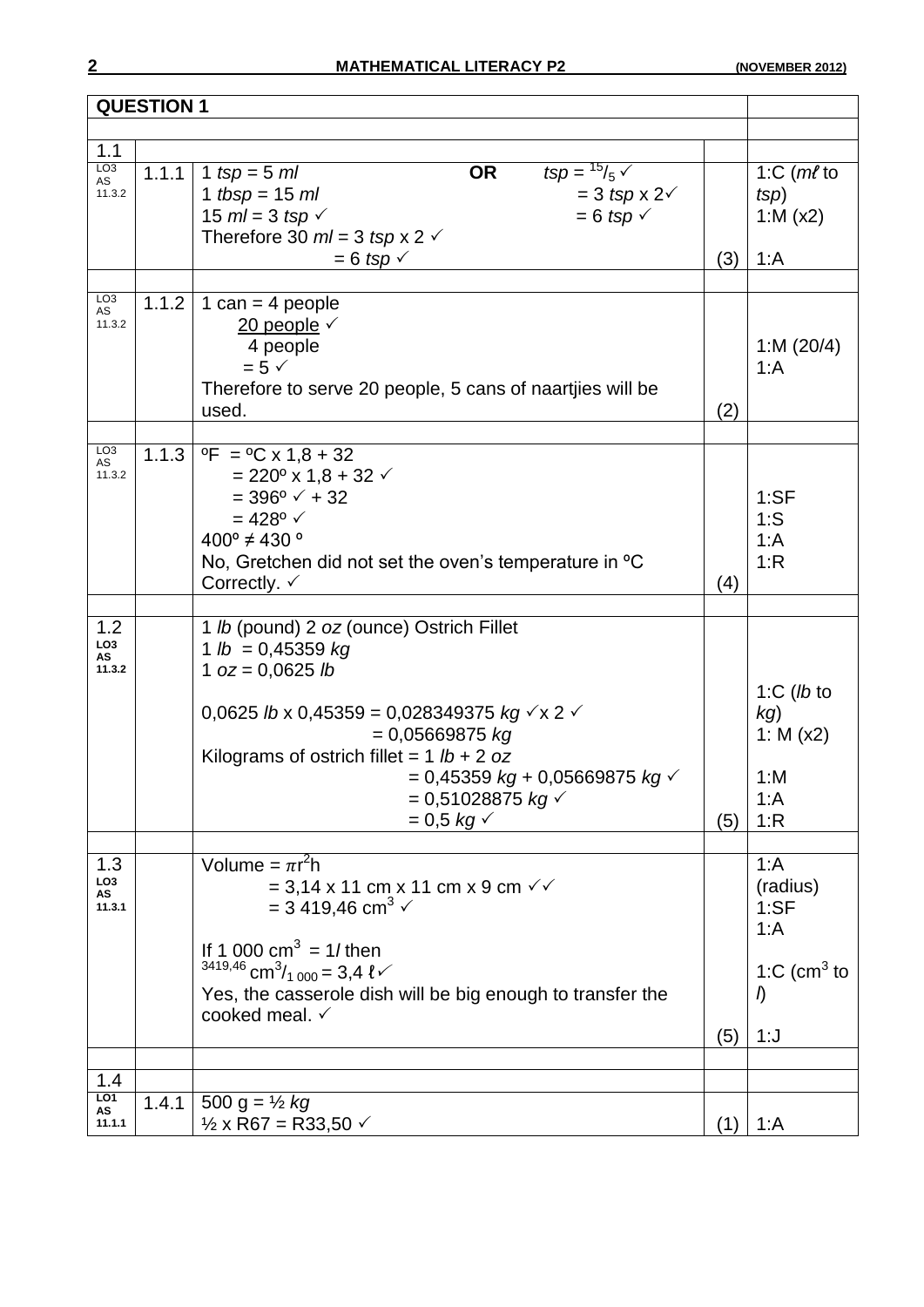| LO <sub>1</sub><br>AS<br>11.1.2        | 1.4.2 | VAT amount = $(R33,50 + R12,59)$ $\checkmark$ x 0,14<br>= R46,09 x 0,14 $\checkmark$<br>$=$ R6,45 $\checkmark$                                                                                                                                                                                           | (3)  | 1: M<br>(correct<br>values)<br>1: M<br>(x 14%)<br>1: A |
|----------------------------------------|-------|----------------------------------------------------------------------------------------------------------------------------------------------------------------------------------------------------------------------------------------------------------------------------------------------------------|------|--------------------------------------------------------|
|                                        |       |                                                                                                                                                                                                                                                                                                          |      |                                                        |
| LO <sub>1</sub><br>AS<br>11.1.3        | 1.4.3 | Although naartijes are fruit, in this case it processed<br>(canned), while the oranges are fresh produce. $\sqrt{\sqrt{ }}$<br>OR.<br>No VAT is paid on fresh produce such as the oranges,<br>but when it is canned VAT will be paid. $\checkmark\checkmark$<br>(Accept any other relevant explanation.) | (2)  | 2: A                                                   |
|                                        |       |                                                                                                                                                                                                                                                                                                          |      |                                                        |
| LO <sub>1</sub><br>AS<br>11.1.3        | 1.4.4 | As the 1 and 2 cent coins are no more in circulation, the<br>final amount is rounded to the nearest 5 cent. $\checkmark\checkmark$<br>(Accept any other relevant explanation.)                                                                                                                           | (2)  | 2: A                                                   |
|                                        |       |                                                                                                                                                                                                                                                                                                          |      |                                                        |
| LO <sub>1</sub><br>AS<br>11.1.3        | 1.4.5 | No change is due to Gretchen as she paid only the due<br>amount. √√                                                                                                                                                                                                                                      | (2)  | 2: A                                                   |
|                                        |       |                                                                                                                                                                                                                                                                                                          |      |                                                        |
| LO <sub>1</sub><br><b>AS</b><br>11.1.1 | 1.4.6 | Afternoon $\checkmark$ 16:42 $\checkmark$                                                                                                                                                                                                                                                                | (2)  | 2: A                                                   |
|                                        |       |                                                                                                                                                                                                                                                                                                          | [31] |                                                        |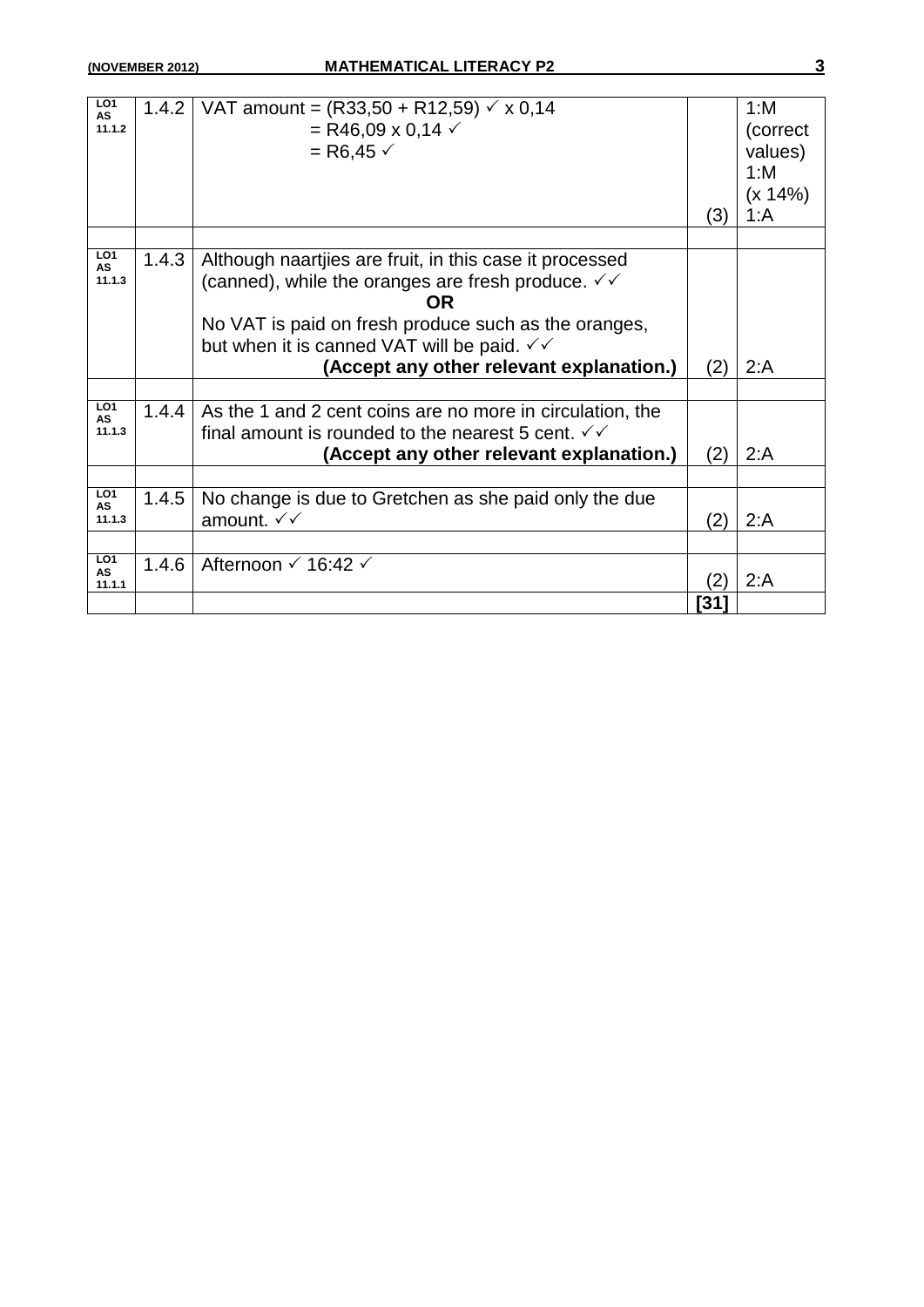|                        | <b>QUESTION 2</b> |                                                            |     |                  |
|------------------------|-------------------|------------------------------------------------------------|-----|------------------|
|                        |                   |                                                            |     |                  |
| 2.1<br>L01             |                   |                                                            |     |                  |
| AS                     | 2.1.1             | Value of deposit = R250 000 x 0,16 $\checkmark$            |     | 1: M             |
| 11.1.1                 |                   | $=$ R40 000 $\checkmark$                                   | (2) | 1: A             |
| LO <sub>1</sub>        |                   |                                                            |     |                  |
| AS                     | 2.1.2             | $P = R250000 - R40000$                                     |     | 1: $A(P -$       |
| 11.1.1                 |                   | = R210 000 $\checkmark$                                    |     | value)           |
|                        |                   | $n = 72 / 12$                                              |     |                  |
|                        |                   | $= 6$ years $\checkmark$<br>$i = 9.5 / 100$                |     | 1: $A(n -$       |
|                        |                   | $= 0,095$                                                  |     | value)           |
|                        |                   | $A = P(1 + ni)$                                            |     |                  |
|                        |                   | $= 210 000 (1 + 6 x 0,095)$ $\checkmark$                   |     |                  |
|                        |                   | $= 210000(1 + 0.57)$                                       |     | 1:SF             |
|                        |                   | $= 210 000 (1,57)$ $\checkmark$                            |     | 1:S              |
|                        |                   | = R329 700 $\checkmark$                                    | (5) | 1: A             |
|                        |                   |                                                            |     |                  |
| LO <sub>1</sub><br>AS  | 2.1.3             | $I = A - P$                                                |     | 1: M             |
| 11.1.1                 |                   | $=$ R329 700 - R210 000 $\checkmark$                       |     | 1:CA             |
|                        |                   | $=$ R119 700 $\checkmark$                                  | (2) |                  |
|                        |                   |                                                            |     |                  |
| 2.2<br>L <sub>02</sub> |                   |                                                            |     |                  |
| AS                     | 2.2.1             | $A = P(1 - i)^n$                                           |     | 1:SF             |
| 11.2.1                 |                   | = 250 000 $(1 - 0.2)^2$ $\checkmark$<br>= 250 00 $(0.8)^2$ |     | $1:$ S           |
|                        |                   |                                                            |     | 1: A             |
|                        |                   | $= 250000(0,64)$ $\checkmark$<br>$=$ R160 000 $\checkmark$ |     |                  |
|                        |                   | <b>OR</b>                                                  |     |                  |
|                        |                   | $A = P(1 - i)^n$                                           |     |                  |
|                        |                   | $= 200 000 (1 - 0.2)^{1}$                                  |     |                  |
|                        |                   | $= 200 000 (0,8)^{1}$                                      |     |                  |
|                        |                   | $=$ R160 000 $\checkmark$                                  | (3) |                  |
|                        |                   |                                                            |     |                  |
| LO1<br>AS              | 2.2.2             |                                                            |     | 1 mark           |
| 11.2.2                 |                   | Value of car over years                                    |     | for              |
|                        |                   | 250000                                                     |     | each             |
|                        |                   |                                                            |     | for              |
|                        |                   | 200000                                                     |     | (0, 250)         |
|                        |                   |                                                            |     | 000)             |
|                        |                   | Value in Rand<br>150000                                    |     | (1,200)          |
|                        |                   |                                                            |     | 000)             |
|                        |                   | 100000                                                     |     | (2, 160)         |
|                        |                   | 50000                                                      |     | 000)             |
|                        |                   |                                                            |     | (3, 128)         |
|                        |                   | 0                                                          |     | 000)<br>(4, 102) |
|                        |                   | 2<br>3<br>0<br>1<br>4                                      | 5   | 400)             |
|                        |                   | Years                                                      |     |                  |
|                        |                   |                                                            |     |                  |
|                        |                   |                                                            | (5) |                  |
|                        |                   |                                                            |     |                  |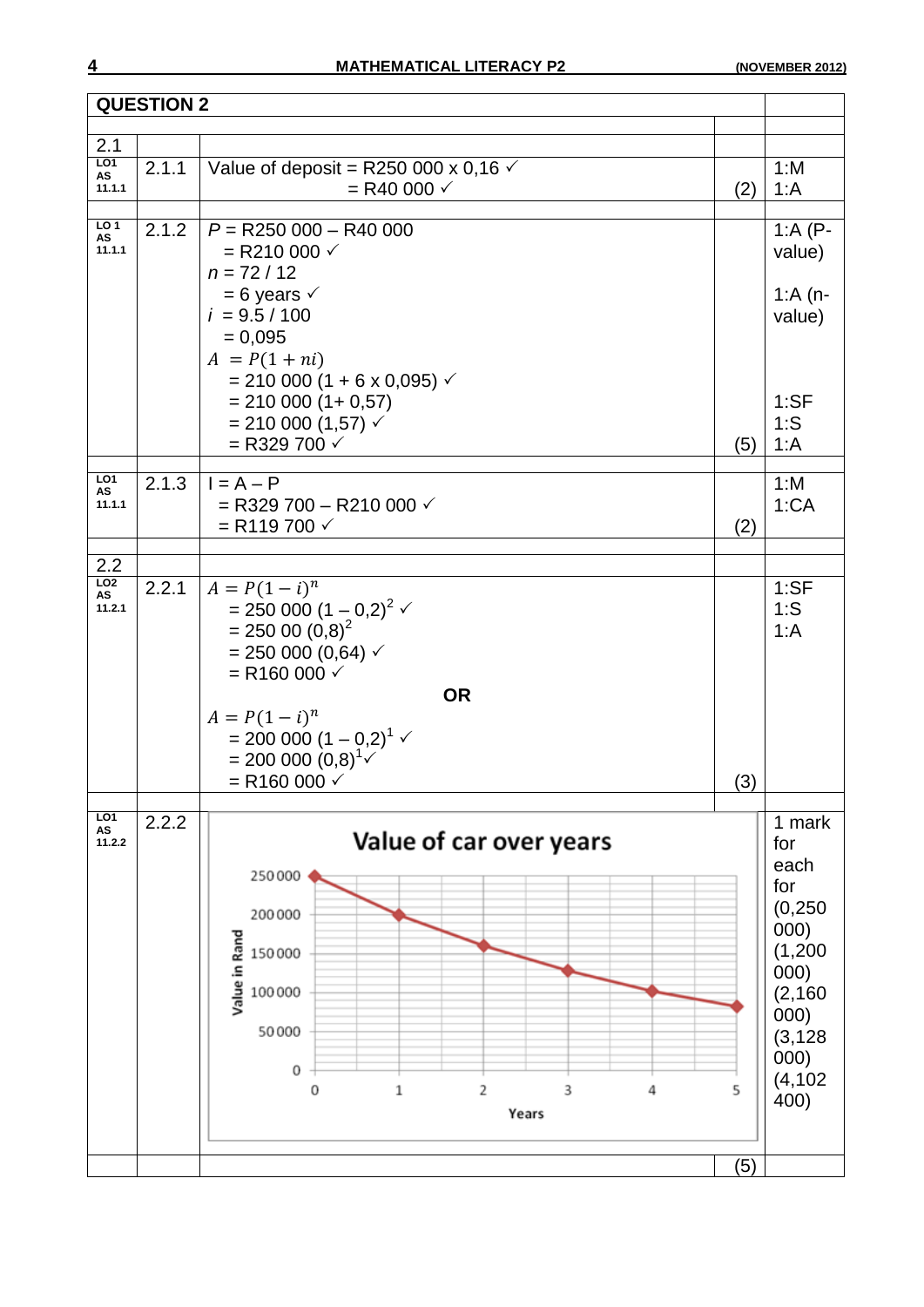| LO <sub>1</sub><br>AS<br>11.2.3        | 2.2.3 | Indirect or Inverse proportion $\checkmark$<br>As the years increase, the values of the car<br>decrease. ✓ |     | 1: A<br>1:R                                  |
|----------------------------------------|-------|------------------------------------------------------------------------------------------------------------|-----|----------------------------------------------|
|                                        |       |                                                                                                            |     |                                              |
| 2.3<br>LO <sub>4</sub><br>AS<br>11.4.5 |       | P(silver) = $\frac{3}{14}$ $\checkmark$ OR 0,214 $\checkmark$ OR 21,4% $\checkmark$ $\checkmark$           |     | 1: A<br>(numerator)<br>1: A<br>(denominator) |
|                                        |       |                                                                                                            | [21 |                                              |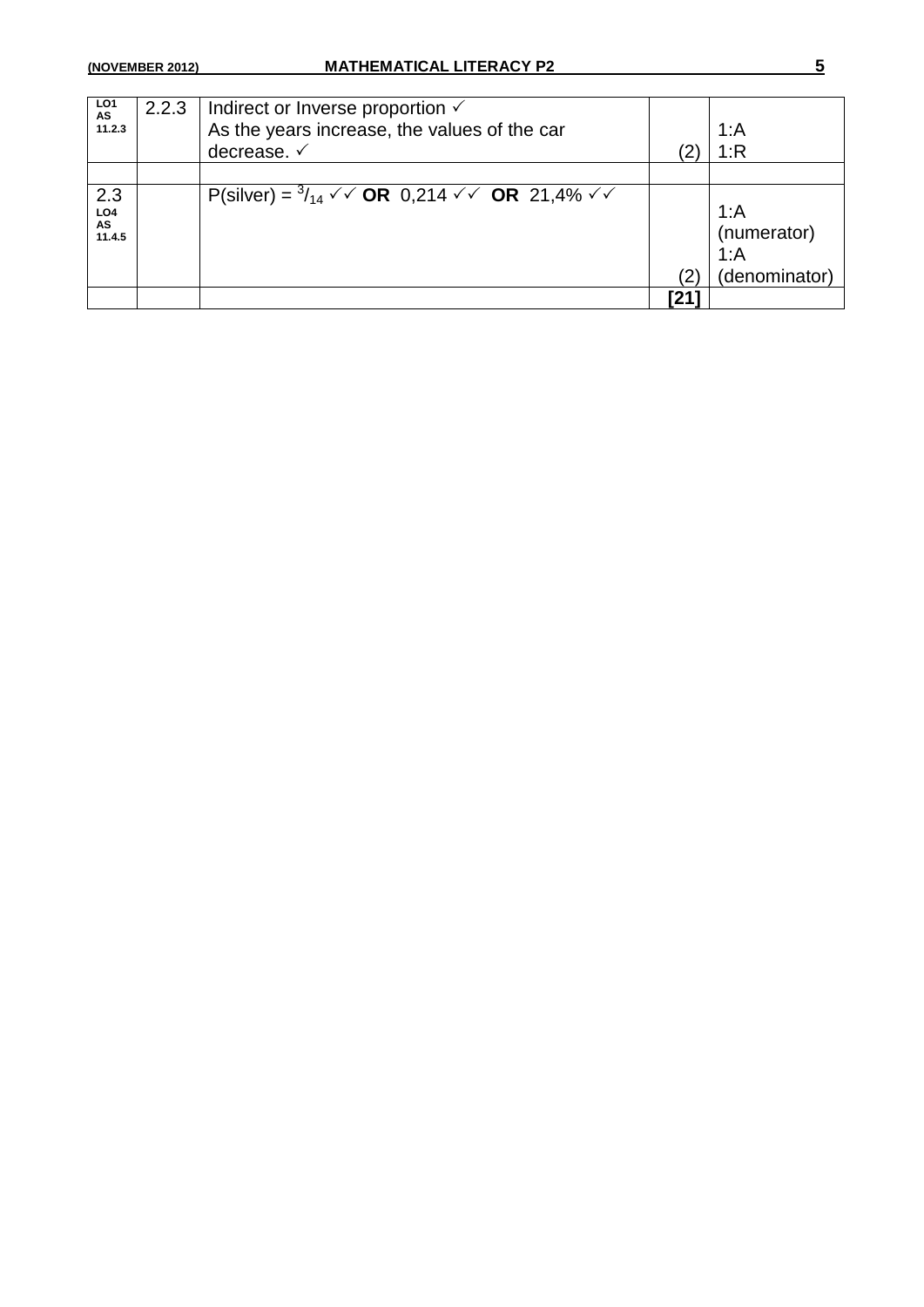| <b>QUESTION 3</b>       |                    |                                                                                                    |      |               |
|-------------------------|--------------------|----------------------------------------------------------------------------------------------------|------|---------------|
|                         |                    |                                                                                                    |      |               |
| 3.1                     |                    |                                                                                                    |      |               |
| LO <sub>4</sub><br>AS   | 3.1.1              | $5 \checkmark$                                                                                     |      | 1: A          |
| 11.4.5                  |                    | Teams cannot play against themselves $\checkmark$                                                  | (2)  | 1:R           |
| LO4<br>AS               | 3.1.2              | $10 \sqrt{}$                                                                                       |      |               |
| 11.4.5                  |                    |                                                                                                    | (2)  | 2: A          |
| L04<br>AS               | $\overline{3.1.3}$ | $4 \sqrt{}$                                                                                        |      |               |
| 11.4.5                  |                    |                                                                                                    | (2)  | 2: A          |
| LO4                     | 3.1.4              | $10 \sqrt{}$                                                                                       |      |               |
| AS<br>11.4.5            |                    |                                                                                                    | (2)  | 2: A          |
|                         |                    |                                                                                                    |      |               |
| L <sub>O4</sub><br>AS   | 3.1.5              | $\frac{1}{4}$ $\checkmark$ $\checkmark$<br>$0,25 \checkmark$<br>OR<br>$25\% \sqrt{6}$<br><b>OR</b> |      | 1: A          |
| 11.4.5                  |                    |                                                                                                    |      | (numerator)   |
|                         |                    |                                                                                                    |      | 1: A          |
|                         |                    |                                                                                                    | (2)  | (denominator) |
| LO <sub>4</sub>         |                    | 3.1.6 $1/16$ $\checkmark$ OR 0,063 $\checkmark$ OR<br>$6,3\% \checkmark$                           |      | 1: A          |
| AS<br>11.4.5            |                    |                                                                                                    |      | (numerator)   |
|                         |                    |                                                                                                    |      | 1: A          |
|                         |                    |                                                                                                    | (2)  | (denominator) |
|                         |                    |                                                                                                    |      |               |
| 3.2<br>LO <sub>2</sub>  |                    |                                                                                                    |      |               |
| AS<br>11.2.1            | 3.2.1              | $s = 5t + 2c + 3p \sqrt{6}$<br>(a)                                                                 | (3)  | $3:$ F        |
|                         |                    |                                                                                                    |      |               |
| LO <sub>2</sub><br>AS   |                    | (b)<br>$s = 5t + 2c + 3p$                                                                          |      |               |
| 11.2.1                  |                    | $= (5 \times 6) + (2 \times 5) + (3 \times 3)$                                                     |      | 1:SF (correct |
|                         |                    | $=$ 30 + 10 + 9                                                                                    |      | values)       |
|                         |                    | $= 49 \checkmark$                                                                                  | (2)  | 1:CA          |
| LO <sub>2</sub>         |                    | 3.2.2   For 1 penalty $\checkmark$                                                                 |      |               |
| $\mathsf{AS}$<br>11.2.1 |                    |                                                                                                    |      | $(1)$   1:A   |
| 3.3                     |                    |                                                                                                    |      |               |
| LO1                     | 3.3.1              | 1 ZAR (South African Rand) = 0,15761 NZD                                                           |      |               |
| AS<br>11.1.1            |                    | Category B = 123 NZD $\checkmark$                                                                  |      | 1:RT(123)     |
|                         |                    |                                                                                                    |      |               |
|                         |                    | ZAR = $^{123 \text{ NZD}}/0.15761 \text{ NZD}$ $\checkmark$<br>$= 780,4073346$                     |      | 1: M          |
|                         |                    | $= 780,41 \checkmark$                                                                              | (3)  | 1: A          |
|                         |                    |                                                                                                    |      |               |
| LO <sub>1</sub><br>AS   | 3.3.2              | $1$ NZD = R6,3450 ZAR                                                                              |      |               |
| 11.1.1                  |                    | <b>200 NZD</b><br>ZAR = 200 x 6,3450 $\checkmark$                                                  |      | 1: M          |
|                         |                    | $= R1 269 \checkmark$                                                                              | (2)  | 1A            |
|                         |                    |                                                                                                    | [23] |               |
|                         |                    |                                                                                                    |      |               |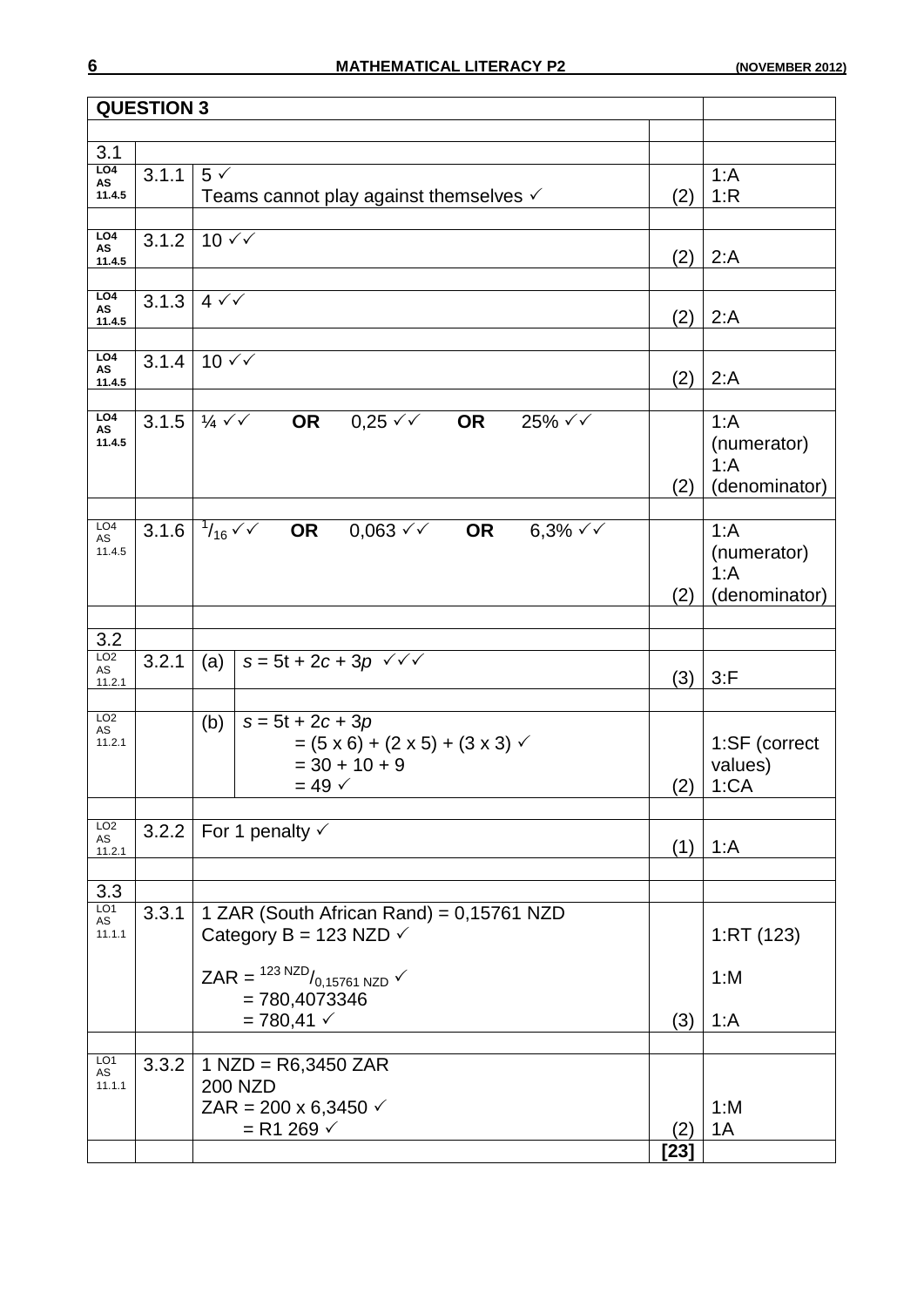| <b>QUESTION 4</b>               |       |                                                                                                                                                                                                                    |     |                               |
|---------------------------------|-------|--------------------------------------------------------------------------------------------------------------------------------------------------------------------------------------------------------------------|-----|-------------------------------|
|                                 |       |                                                                                                                                                                                                                    |     |                               |
| 4.1                             |       |                                                                                                                                                                                                                    |     |                               |
| LO2<br>AS<br>11.2.3             | 4.1.1 | Cost price for 1 CD = $^{(80-30)}/_{10}$ $\checkmark$ OR Cost price for 1 CD = $^{(130-30)}/_{20}$ $\checkmark$<br>$=$ $100/20$<br>$=$ $\frac{50}{10}$<br>$=$ R5 $\checkmark$<br>$=$ R5 $\checkmark$               |     |                               |
|                                 |       | Cost price for 1 CD = $^{(180-30)}/_{30}$ $\check{O}$ <b>R</b> Cost price for 1 CD = $^{(230-30)}/_{10}\check{O}$<br>$=$ $\frac{150}{30}$<br>$=$ $^{200}/_{40}$<br>$=$ R5 $\checkmark$<br>$=$ R5 $\checkmark$      |     |                               |
|                                 |       | Cost price for 1 CD = $^{(280-30)}/_{50}\sqrt{OR}$ Cost price for 1 CD = $^{(330-30)}/_{60}\sqrt{OR}$<br>$=$ $\frac{300}{60}$<br>$=$ $^{250}/_{50}$<br>$=$ R5 $\checkmark$<br>$=$ R5 $\checkmark$                  |     |                               |
|                                 |       | Cost price for 1 CD = $\frac{(380-30)}{25}$ / $70\sqrt{}$ CR Cost price for 1 CD = $\frac{(430-30)}{80}$ / $80\sqrt{}$<br>$=$ $^{400}/_{80}$<br>$=$ $\frac{350}{70}$<br>$=$ R5 $\checkmark$<br>$=$ R5 $\checkmark$ |     |                               |
|                                 |       | Cost price for 1 CD = $^{(480 - 30)}/_{90}$ $\checkmark$<br>$=$ $\frac{450}{90}$<br>$=$ R5 $\checkmark$                                                                                                            | (2) | 1: M<br>1: A                  |
|                                 |       |                                                                                                                                                                                                                    |     |                               |
|                                 | 4.1.2 | Selling price of 1 CD = $\frac{60}{10}$ OR Selling price of 1 CD = $\frac{120}{20}$ V<br>$=$ R6 $\checkmark$<br>$=$ R6 $\checkmark$                                                                                |     |                               |
|                                 |       | Selling price of 1 CD = $^{180}/_{30}$ $\check{C}$ OR Selling price of 1 CD = $^{240}/_{40}$ $\check{C}$<br>$=$ R6 $\checkmark$<br>$=$ R6 $\checkmark$                                                             |     |                               |
|                                 |       | Selling price of 1 CD = $\frac{300}{50}$ $\checkmark$ OR Selling price of 1 CD = $\frac{360}{60}$ $\checkmark$<br>$=$ R6 $\checkmark$<br>$=$ R6 $\checkmark$                                                       |     |                               |
|                                 |       | Selling price of 1CD = $^{420}/_{70}$ $\checkmark$ OR Selling price of 1CD = $^{480}/_{80}$ $\checkmark$<br>$=$ R6 $\checkmark$<br>$=$ R6 $\checkmark$                                                             |     |                               |
|                                 |       | <b>OR</b><br>Selling price of 1CD = $540/90 \sim$<br>$=$ R6 $\checkmark$                                                                                                                                           | (2) | 1: M<br>1: A                  |
| LO <sub>2</sub>                 |       |                                                                                                                                                                                                                    |     |                               |
| AS<br>11.2.3                    | 4.1.3 | Percentage profit = (Income - Expenses) x 100<br><b>Expenses</b><br>$= 6 - 5 \times 100$                                                                                                                           |     |                               |
|                                 |       | % profit = $\frac{1}{5}$ x 100 $\checkmark$<br>$= 20\% \checkmark$                                                                                                                                                 | (2) | 1: M<br>1: A                  |
| LO <sub>2</sub><br>AS<br>11.2.1 | 4.1.4 | $30 \checkmark$ ; 180 $\checkmark$                                                                                                                                                                                 | (2) | 1: A<br>(30)<br>1: A<br>(180) |